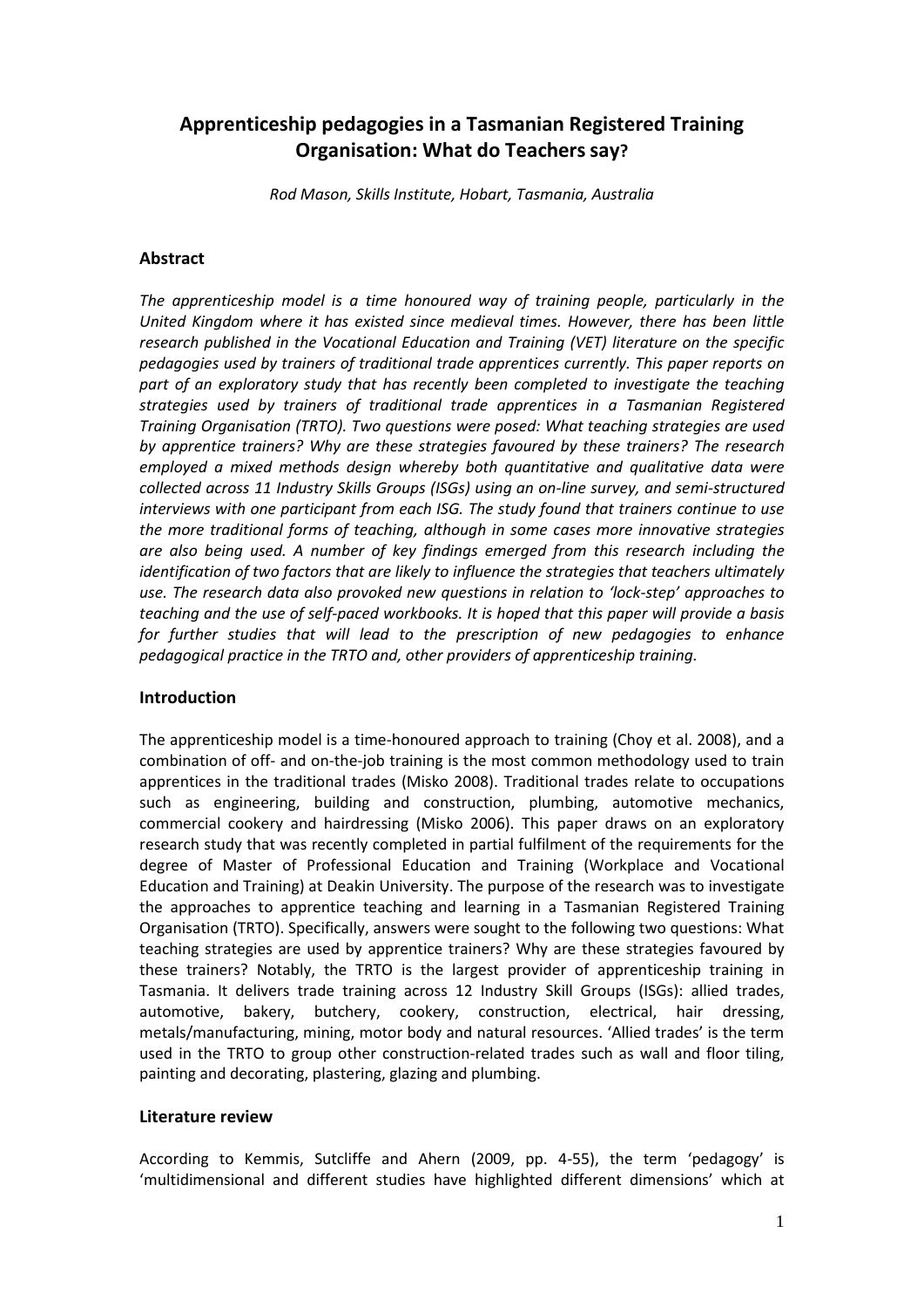times can make discussions of pedagogy 'very blurry'. For the purposes of the literature review, pedagogy is taken to be the various teaching and learning strategies used by apprentice trainers in both off- and on-the-job learning contexts.

# *Off-the-job*

Traditional entry-level trade apprentices are likely to spend approximately 20% of their time participating in off-the-job training (Choy et al. 2008). Off-the-job training has commonly involved attending an educational institution such as a TAFE College for one day per week, or in accordance with block release arrangements which might comprise '2-3 week blocks at a number of specified times throughout the year' (Misko 2006, p. 17). In her study of the pedagogical needs of carpentry apprentices in the Building and Construction Industry Training Organisation (BCITO), Gilbert (2008, p. 8) also identified that one option for apprentices to complete their theory units is through an 'evening class'. Nonetheless, according to Smith and Sadler-Smith (2006, p. 115) the two most common forms of pedagogy used in off-the-job training are 'didactic' and 'participative' methods. Didactic approaches have long been associated with the traditional model of pedagogy (Chappell 2003). They primarily take the form of a lecture where the teacher instructs the learner (Smith & Sadler-Smith 2006). The interaction takes the form of an 'exposition of facts, concepts, principles, examples and so forth' (p. 115). Smith and Sadler-Smith also highlight that opportunities are normally provided for learners to answer questions, be asked questions and participate in various exercises. Participative methods on the other hand may take the form of discussions, demonstration and practical activities (Smith & Sadler-Smith 2006).

There is evidence to show that didactic and participatory methods are being delivered in a 'lock-step' manner whereby apprentices 'start and finish in unison' (Trood 2007, p. 11). A weakness of this approach is that it does not acknowledge the diversity that exists between the apprentice learners. For example, Trood (2007, p. 11) points out that, in order to keep everyone at the same pace, 'the advanced apprentices are often required to do the same thing again and again while others struggle to keep up'. Flexible delivery (or blended learning) is another approach that is being used in apprentice training. This strategy embraces a range of resources and teaching methods to better cater for the learners' needs and preferences (Smith & Sadler-Smith 2006, p. 175). Typically, self-study resources including workbooks, on-line materials and CD-ROMs would fall into this group. Flexible delivery however, requires a self-managed component to learning on the part of the apprentice compared to the traditional teacher-led/facilitated strategy (Schofield 2000b cited in Kilpatrick, Hamilton & Falk 2001, p. 8).

# *On-the-job*

Traditional entry level trade apprentices are likely to spend approximately 80% of their time participating in on-the-job training (Choy et al. 2008). On-the-job learning typically involves what Smith and Sadler-Smith (2006, p. 109) refer to as coaching and mentoring, which are particularly important in a socio-cultural context such as a workplace where the learning occurs in-situ. Smith and Sadler-Smith point out that 'coaching in the workplace is based on the assumption that people are able to learn effectively by watching others complete a task'. Moreover, Misko (p. 34) highlights the point that 'successful coaching programs are very much reliant on the development of trust, confidentiality and respect'. Although learning in the traditional trades typically involves a combination of off- and on-the-job training, it must be acknowledged that, in some cases, training takes place entirely on-the-job (Misko 2006).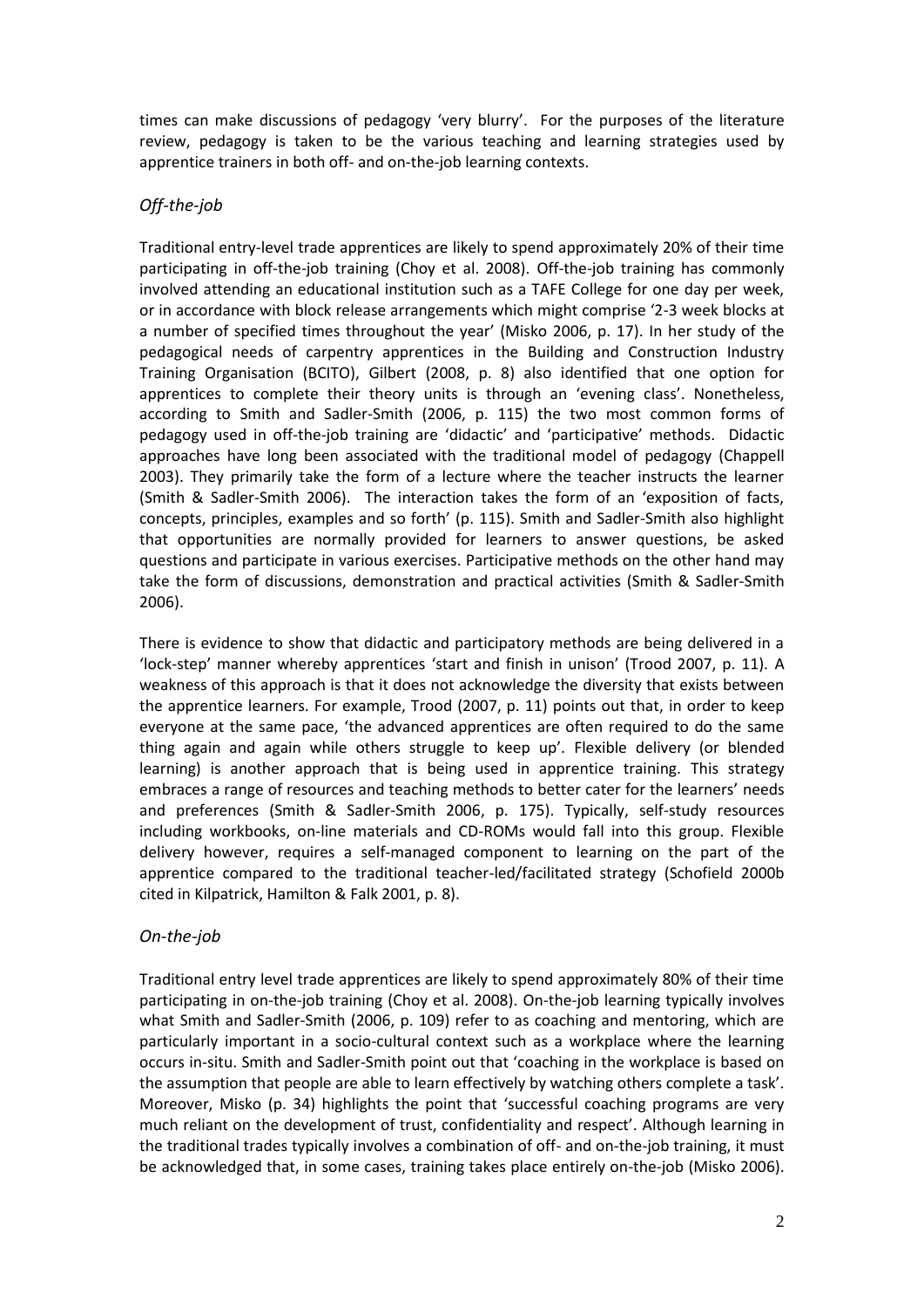The 'Learning Bay Model' used in two German Daimler plants is one such example of automotive apprentices being trained entirely on-the-job (Dehmbostel & Molzberger 2006 cited in Misko 2008, p. 18). Here, apprentices are assigned to 'learning bays' or 'spaces' which are positioned in the midst of production. Moreover, the bays provide for an on-thejob production component, learning facilities and a trainer(s) who acts as a facilitator.

## *Pedagogical preferences in VET*

Mitchell et al. (2005, p. 10), through their review of the literature, found that apprentices, in particular, 'are generally thought to prefer learning in a structured environment that provides opportunity for direct social interaction with their fellow learners and their instructors'. However, a number of factors can influence the pedagogies that teachers ultimately adopt. For example, Smith (2005 cited in Mitchell et al. 2005) has observed that VET teachers 'typically develop their own theories of learning style' (p. 7) based on what could be considered their 'personal preference'. Smith asserts that these preferences tend to emerge, either 'without reference to established theories' or, they are 'simply based on a theory that is personally appealing' (p. 7). In relation to less experienced teachers, Smith and Dalton (2005, p. 20) found that in certain trade areas, there was a tendency for some teachers to adopt teaching strategies that are akin to their own learning style. Finally, a third dimension in relation to personal preference concerns the adoption of the didactic approach to teaching (Smith & Sadler-Smith 2006, p. 145). According to Berg (2001 cited in Smith & Sadler-Smith 2006, p. 145), teachers that have a preference for 'traditional instructor-led training-room contexts' may find it difficult to move away from this form of teaching. Moreover, Smith's (2001b cited in Smith & Sadler-Smith p. 145) research identified this problem as not so much an unwillingness to change and try different things, but rather, 'a problem of not knowing how to do it'.

When teachers join a teaching area (e.g. automotive, construction, engineering) they are likely to become members of a 'sub culture' within the enterprise where established practices and ways of doing things are likely to inform much of their pedagogical practice. The effect of established practices is also highlighted by Ford et al. (2002 cited in Becker 2005 p. 6) who suggest that resistance to change 'is not necessarily resistance to the change itself, but is more to do with the background conversations within the culture'. Within any field of activity, policy that can influence practice can have multiple dimensions (Blackmore & Lauder 2009, p. 97). For example, Blackmore and Lauder point out that policy could be conceived of as a 'text, process, discourse, program and even an outcome'. While teaching strategies should be appropriate for the situation to ensure quality learning outcomes, my anecdotal evidence suggests that there are political factors also at play that can influence the pedagogies that teachers ultimately adopt. For example, employers may have a preference such as requiring their apprentices to be trained entirely on-the-job.

Under Australia's National Training Framework, a Certificate IV level VET teaching qualification continues to be the minimum requirement (or entry level qualification) for teachers involved in the delivery of accredited training in VET (Hodge 2009, p. 6). However, the qualification has been challenged on the basis of whether 'appropriate teacher skills can be realised through completion of the qualification' (Smith et al. 2009, p. 22). Innovative approaches such as 'blended learning' (mentioned earlier) are more likely to be implemented when the teacher has further developed their pedagogical knowledge (Shulman 1987 cited in Robertson 2008, p. 8).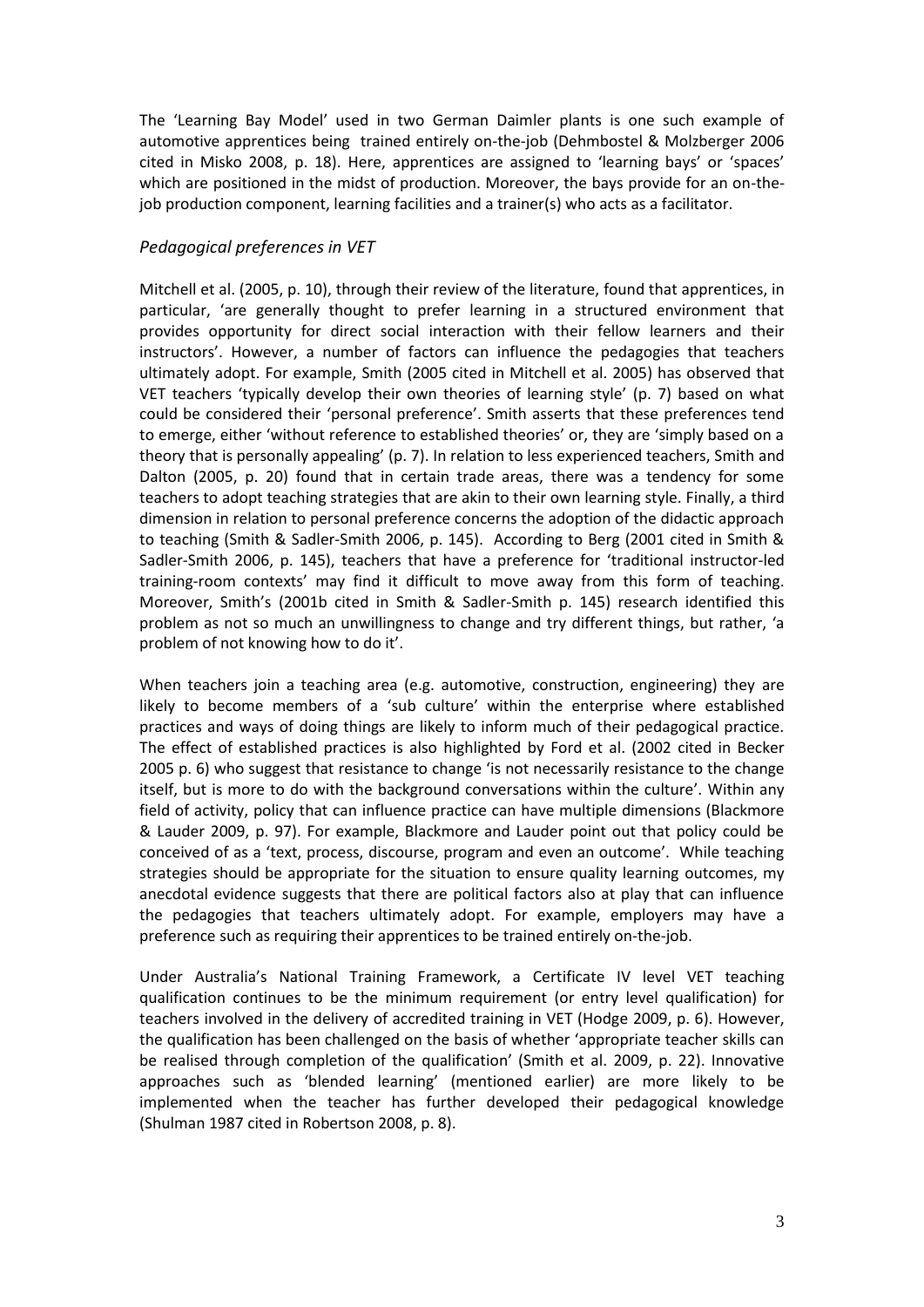#### **Research method**

The study employed a Convergent Parallel Design (CPD) which is a popular approach to mixing quantitative and qualitative research methods (Creswell & Plano Clark 2011). It involved collecting and analysing both quantitative and qualitative data at about the same time and then 'merging the results of both into an overall interpretation' (p. 77). An internet-based survey (comprising 40 questions) was designed to collect quantitative information which was categorised according to five sections: demographics, qualifications and experience, off-the-job teaching, on-the-job teaching, and use of flexible approaches in teaching. Sampling strategies were not developed as it was possible to survey the entire population of trade teachers (*N*=204). A total of 49 out of a possible 204 responses were obtained. Semi-structured interviews were conducted with 11 teachers instead of the proposed 12. The intention was to interview one teacher from each ISG but, because no responses were received from one ISG, it was decided to exclude that ISG as there would be no quantitative data to compare with. An interview schedule was designed to assist in the collection of qualitative data (McMillan & Schumacher 2010). The schedule consisted of 13 key questions which sought information in relation to three categories: teaching strategies adopted when teaching and why; impact on teaching of having completed a Cert. IV qualification; and the teachers' experiences/reflections having themselves been a trade apprentice. Sampling procedures were considered important to the overall credibility of the research as I wanted to be able to justify, if asked, how teachers were chosen to be interviewed. To that end, a 'systematic sampling technique' was used (McMillan & Schumacher 2010, pp. 133-34).

#### **Findings and discussion**

### *Research question 1: What pedagogies are favoured by apprentice trainers?*

With the exception of three trade areas surveyed, respondents indicated that the majority of apprentices are still required to spend a period of time on campus at the TRTO. In a small number of cases, apprentices are not required to attend campus at all. However, when apprentices do attend campus, this is more likely to be in accordance with block release arrangements comprising one or more weeks at any one time. Day release arrangements and, to a lesser extent, blocks of less than one week are also used. These approaches to training trade apprentices are consistent with those found by Choy et al. (2008), but this study also showed that, in some cases, a combination of approaches are being used, even within the same ISG. While Gilbert (2008) has suggested that night classes are not an uncommon approach, evidence of these was only evident in the electrical and construction ISGs. When apprentices attend campus, they usually spend a period of learning in a classroom environment and in the majority of cases, this learning is a precursor to their practical training that follows in the workshop/simulated workplace. This research shows that, generally, teachers are using a range of teaching strategies in the classroom; but their frequency of use can vary, particularly among teachers within the same ISG. For example, of the 11 teachers from the metals/manufacturing ISG who responded to the survey, every one indicated they use workbooks and DVDs. However, in relation to the other strategies used, there was considerable variation. For instance, only three use a PowerPoint Presentation (PPP). In nearly all cases, apprentices are required to use some kind of workbook while in the classroom. They might be used for example in a 'dependent way' (Smith 2001a cited in Smith & Sadler-Smith 2006, p. 95) in which the teacher controls the rate at which apprentices work through the book and associated tasks. Conversely, there was evidence to show that it is more common for workbooks to be used 'independently' (p. 95) where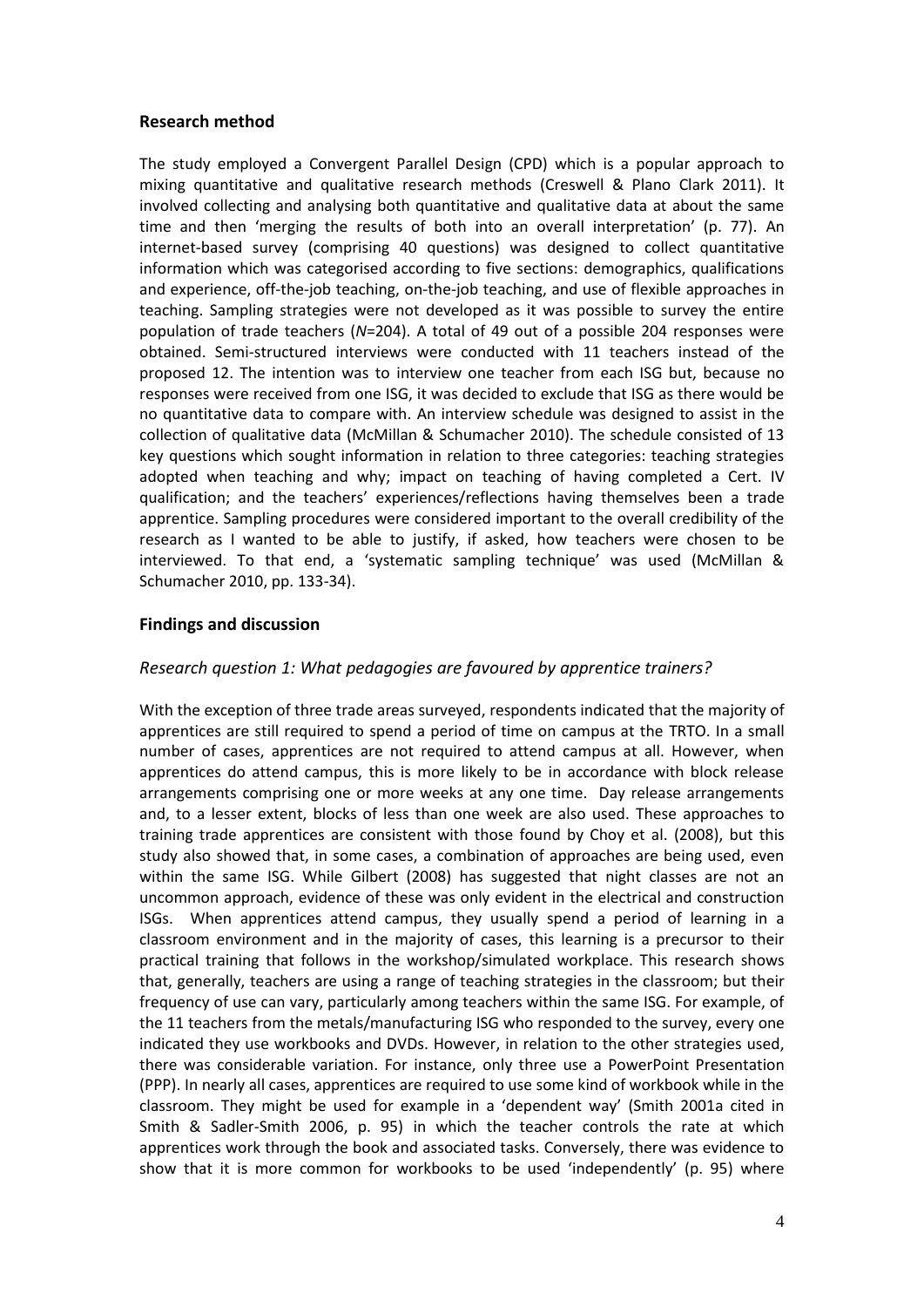apprentices work through them at their own pace, and only seek assistance when required. It is also not uncommon for a number of apprentices to be in the same classroom but all working on different things.

While more traditional approaches to apprentice learning such as the lecture/formal presentation (Chappell 2003) continue to be commonly used across all ISGs, the results of the survey highlighted that, in many cases, it is being complemented through the use of other strategies such as DVD/VHS, models, charts and diagrams, overhead transparencies and PowerPoint Presentations (PPP). The use of PPP and formal instruction were both rated high, suggesting that when formal instruction occurs, it is very likely that a PPP will also be used. There was also evidence that 'lock-step' approaches to teaching in the classroom were being used. One teacher when interviewed indicated that his ISG had deliberately returned to this approach. Specifically, this teacher uses a 'chalk and talk' approach with PPPs and apprentices are expected to take notes off the screen or board. While Trood (2007, p. 11) has previously pointed out a weakness of this approach in that it does not acknowledge the diversity among learners, this teacher had found that apprentices simply did not learn when provided with a work book. Moreover, he suggested that apprentices expect their training to occur this way and so do their employers. Participative methods in the classroom are also one of the two most common forms of pedagogies used in training participant's off-the-job (Smith and Sadler-Smith 2006). According to Smith and Sadler-Smith, participation can be achieved through discussion, and this rated very high in the results of the survey across all ISGs. Moreover, use of group participation was also a common strategy mentioned during interviews. According to Fuller and Unwin (2004 cited in Misko 2008, p. 17), this kind of learning strategy is important in that it allows apprentices to gain access to knowledge and skills that may otherwise not be made available to them in their own workplaces.

Practical training off-the-job typically includes some form of participation in the workplace/simulated workplace. Smith and Sadler-Smith (2006, p. 116) point out that participative methods are likely to encompass strategies such as demonstrations, discussions and practical activities. The results of the survey painted a similar picture. Teaching which involved some form of exposition followed by a demonstration and hands-on practise was evident across almost all ISGs. It was also clear from the survey results that many ISGs support their teaching using visual aids such as charts/diagrams and models. Apprentices are generally required to either work on their own and/or in groups that may comprise as few as two**.** Collaborative learning, however, appears to depend on at least two factors. First, it can relate to the task being performed. For example, some tasks require more students when working on certain aspects of construction such as wall framing or pitching a roof. Second, the way the workshop/simulated workplace is set-up can also be a determinant of group size. For example, in the motor body trade, the physical size of the spray booth and prep bays limits the number of students participating at any one time to approximately six.

To gain an idea as to whether 'lock-step' approaches to teaching in the workplace/simulated workplace are being used, teachers were asked in the survey to indicate whether their apprentices were able to complete practical tasks at their own pace, or within a set time. The results of the survey indicated that 'lock-step' approaches to teaching are less likely to be observed in the workshop/simulated workplace. For example, there are times in the electrical, automotive and metals/manufacturing trades when a number of apprentices could each be working on different tasks at their own pace.

As well as off-the-job training, apprentices are likely to spend at least 80% of their time participating in on-the-job training (Choy et al. 2008, p. 29). In some cases, 'all or almost all of their learning' can be undertaken in the workplace (Misko 2008, p. 17). The majority of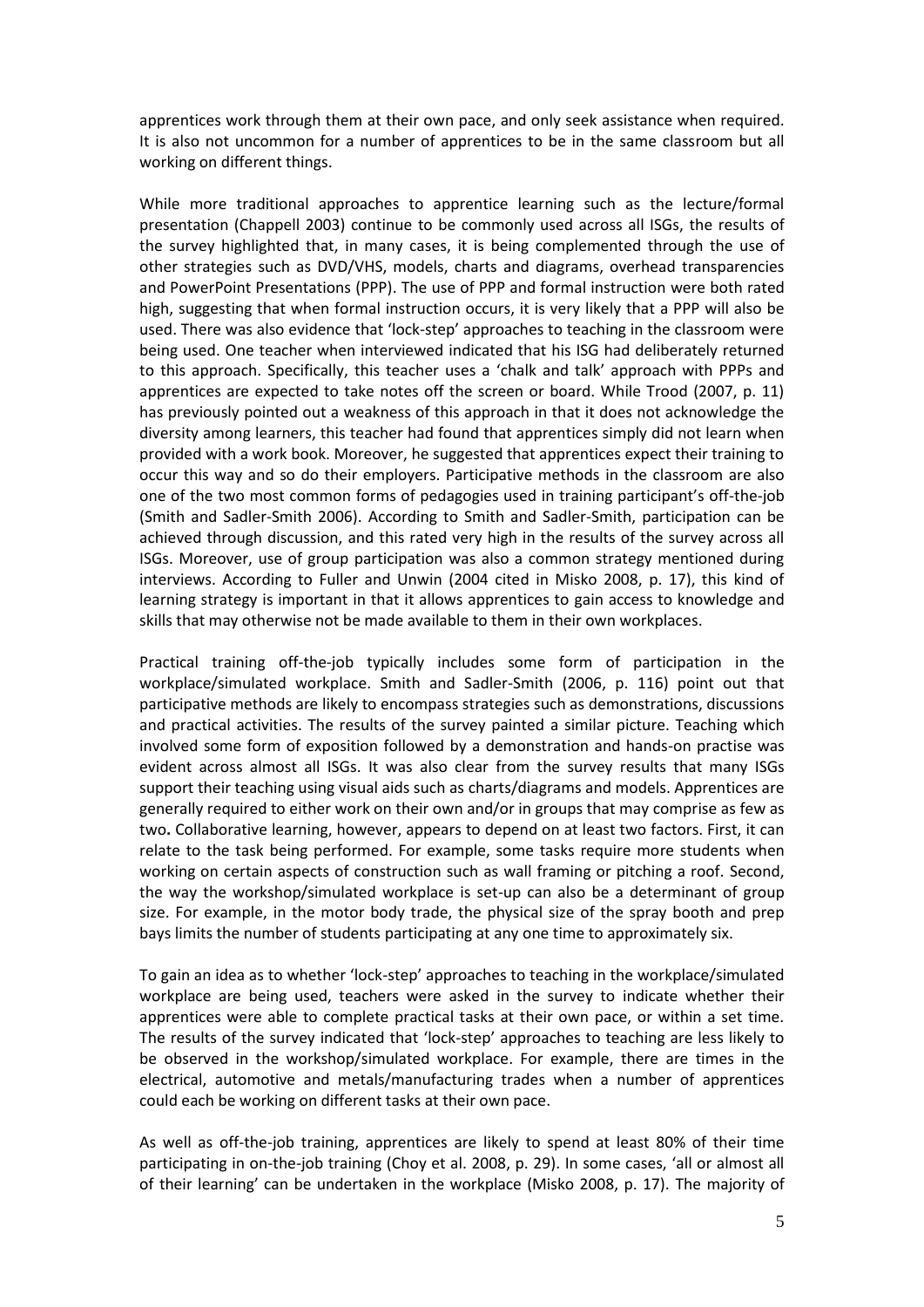teachers surveyed indicated that they visit their apprentices in the workplace. The main reason given for these visits was to check the progress of their apprentices. There were also other pedagogical reasons given. For example, in some cases, teachers use this opportunity to help their apprentices work through learning material such as workbooks. They might also spend a period of time teaching theory, particularly when apprentices are trained entirely on-the-job. In some instances, teachers may also get involved in coaching their apprentices as they work on the production site. However, such coaching is more likely to be observed in the automotive, cookery, construction, metals/manufacturing, mining and natural resources ISGs. Practical training in the workplace is generally provided by expert co-workers. But it still requires teachers to make decisions around suitable persons to provide guidance and support to the apprentices (Billett 2001). According to Billett (p. 140), the kind of guidance and direction provided to apprentices in their workplace by more expert co-workers is a critical factor in determining the quality of learning. To that end, when surveyed, teachers were asked to indicate whether they were involved to some degree in the selection of their apprentice's expert co-workers. Only a small number of teachers indicated that they were, while others, when interviewed, indicated that this decision is often predetermined by the employer.

The term 'flexible delivery' implies that 'learning can be provided in a number of ways and using a range of different resources and teaching methods' (Smith & Sadler-Smith 2006, p. 176). Training that is delivered entirely on-the-job can be one such example. According to Wood (2004 cited in Mitchell et al. 2005, p. 9), training that occurs entirely on-the-job affords the apprentice a more 'flexible, relevant and customised learning experience'. Moreover, Wood has found that learners and training organisations see learning that is provided in this way as beneficial. For example, Wood finds that providing learners are afforded appropriate support, the advantages of fully on-the-job training 'include learning that encompasses real work experiences which is relevant to the individual and the enterprise' (p. 9). Although not implemented widely within the TRTO, this study found that it was possible for all apprentices to complete the majority, if not all, of their training entirely on-the-job. In some cases, the equipment needed for apprentices to work on can be so specialised or relatively new that not even the TRTO is adequately resourced to deliver the training. In these situations, other training options are sourced such as a brief relocation of an apprentice into another workplace.

The results of the survey revealed that in some ISGs, learning resources can be disseminated in a variety of forms including CD-ROM, online and self-directed workbooks. The use of selfdirected workbooks appears to be the main strategy used across the TRTO. In general, apprentices are required to work through a series of self-directed workbooks and there is an expectation that this will be done on their own, either in the workplace, or in their own time. However, independent learning requires apprentices to have the ability to be self-managing (Schofield 2000b cited in Kilpatrick, Hamilton & Falk 2001, p. 8) which at times has presented challenges for teaching staff. For example, when interviewed, nearly all teachers mentioned that they experienced problems in getting their apprentices to do the required coursework.

In their review of the literature, Mitchell et al. (2005, p. 21) suggest that, when a variety of teaching and learning strategies are being used, teaching practices are likely to be more innovative in nature. Smith & Sadler-Smith (2006, p. 176) point out that 'the term blended learning also conveys the idea that the learning experience will comprise a number of different teaching methods and a number of different resource formats'. This study identified a number of strategies being used to support the learning process of apprentices including online learning (e.g. WebCT), computer-based games and interactive technologies (e.g. DVD). These strategies, which could be conceived as innovative approaches to teaching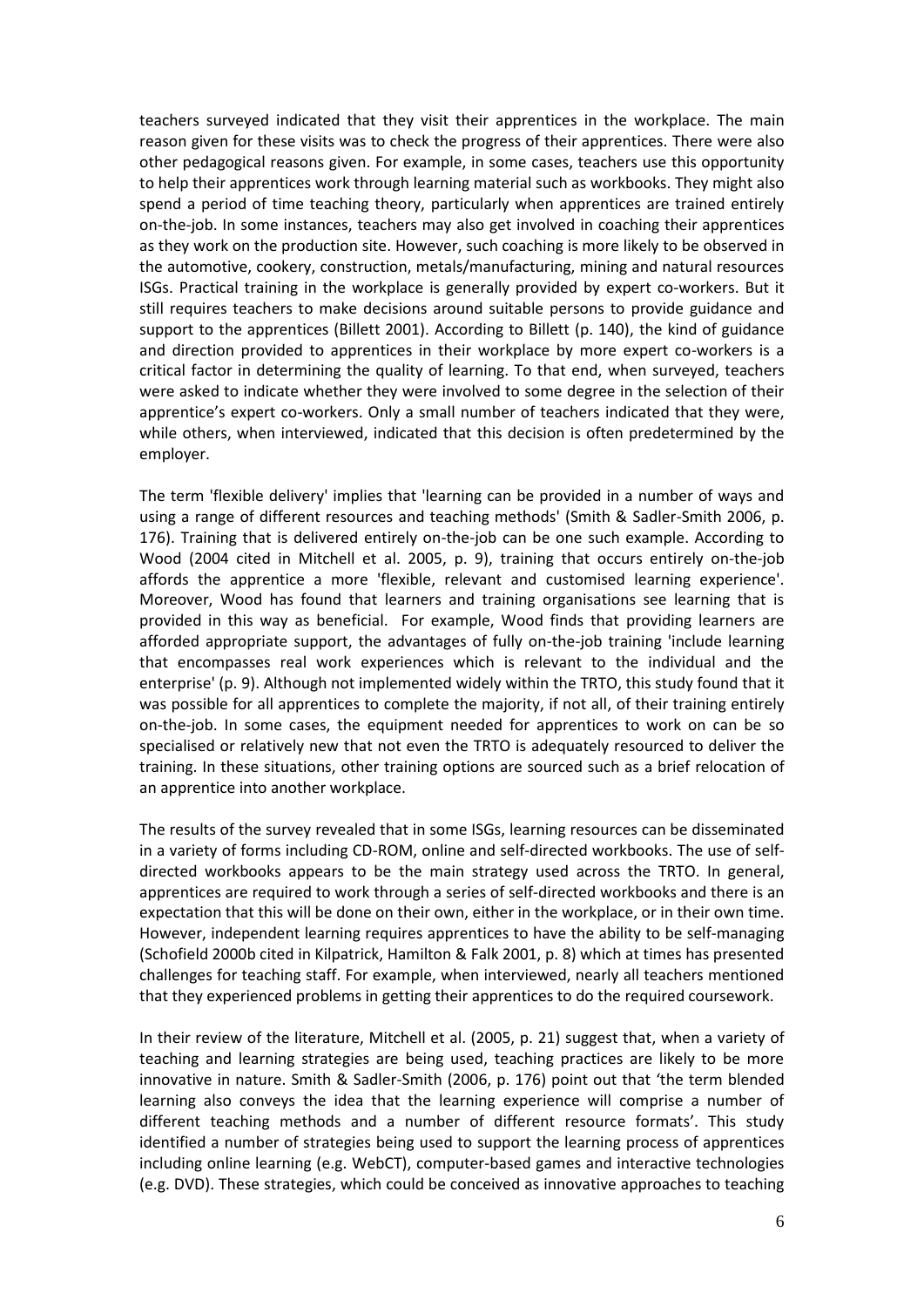were not, however, evident in all ISGs. For example, computer-based games were only used in three of the eleven ISGs.

#### *Research question 2: Why are these pedagogies favoured by these trainers?*

When teachers were asked to indicate why they use particular teaching strategies, a variety of reasons were given. However, the results of the survey showed that what had worked well in the past rated highest in the present and, in many cases, this reason was also found to be closely aligned with a teacher's personal preference. The majority of teachers clearly had a personal preference for the strategies they mostly use. It is possible that these preferences have emerged 'without reference to established theories' (Smith 2005 cited in Mitchell et al. 2005, p. 7) or, 'they are simply based on a theory that is personally appealing to the particular teacher' (p. 7). However, it was evident in some cases that the impact of a teacher's own personal experience as an apprentice was a strong contributing factor to their pedagogical preference from two perspectives. First, some teachers continue to use the same strategies that their own teachers used. As Smith (cited in Mitchell et al. 2005, p. 7) has already pointed out, such strategies can often be used simply because they are personally appealing. Second, this study also found that some teachers will deliberately avoid strategies or approaches to teaching that they did not find to be personally effective for them during their own apprentice training.

Teaching strategies were also found to be strongly influenced by established practices within teaching teams and, according to the survey results, this rated second highest. As the teachers are members of sub cultures within the TRTO, it is not surprising that their established practices and 'background conversations' (Ford et al. 2002 cited in Becker 2005 p. 6) are likely to inform their pedagogical practice. Moreover, established practices were also found to be influenced by factors external to the TRTO? For example, one of the interesting factors to arise during this study was the perceived need for teachers to be more responsive to the demands of industry. This appears in some cases to have impacted significantly on pedagogical practice and, as a consequence, has illuminated a 'political dimension' (Blackmore & Lauder 2009, p. 97) that teachers are now expected to manage. For example, one teacher claimed that things had evolved to the point that all theory has to be delivered using self-paced workbooks. He stated that, if an employer puts on an apprentice today, it is expected they will commence their training almost immediately. As a consequence, teachers now grapple with having to manage multiple apprentices who are all at different stages of training.

The perceived impact on the teachers of having completed a Cert. IV VET qualification was varied. While 46 teachers who responded to this survey question indicated they hold a Cert. IV qualification, only slightly more than half found the qualification to be helpful to varying degrees. The results of the interview provided some explanation as to why this might be the case. Approximately half of the interview participants indicated they received their qualification through Recognition of Prior Learning (RPL) and, as a consequence, did not attend a learning program. In contrast with those who did attend a Cert. IV learning program, these teachers claimed that the strategies promoted during the program were akin to instruction and classroom-based delivery and not necessarily useful in the practical context. This instructivist approach to teaching was something that Hodge (2009, p. 10) also found to be a dominant feature of the Cert. IV program. Only 16 of the 46 teachers reported that they held a teaching qualification beyond Cert. IV level. Moreover, these teachers found their qualification helpful in varying degrees with half indicating they found it to be 'very helpful' to their teaching practices. However, the findings were not as clear cut as anticipated in relation to their ability to implement more innovative teaching practices. For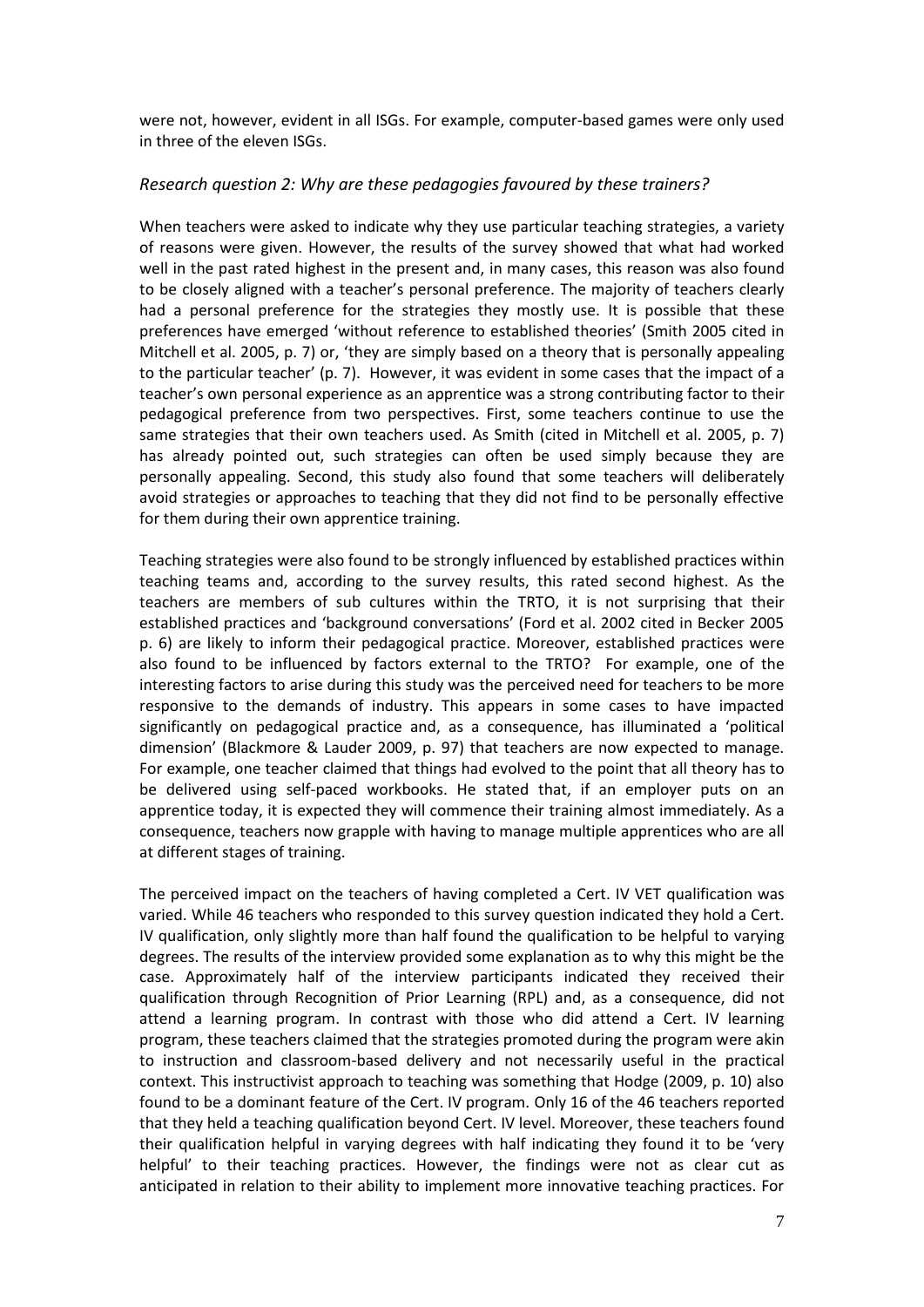example, according to Robertson (2008, p. 16) innovative approaches to teaching are more likely to be realised when the teacher has extended their knowledge beyond that acquired through completion of a Cert. IV qualification. While completing such a qualification is one way to extend one's knowledge, undertaking professional development programs or 'nonformal learning' (Misko 2008, p. 10) is another. Although completion of professional development programs rated slightly higher in the survey than completion of a qualification beyond Cert. IV level, there was no clear indication that either had impacted significantly on the teachers' use of innovative approaches to teaching. Rather, the results of the survey suggest that established teaching practices within a team are more likely to be the precursor to innovative teaching strategies being used. A possible explanation for this may be that some teachers have simply acquired sufficient pedagogical knowledge through a variety of means to be able to introduce and set up new innovations, while others have simply followed the lead.

#### **Conclusion**

This study was exploratory in nature. Answers were sought to two research questions. In relation to question *one*, 'what teaching strategies are used by apprentice trainers?', this research found that a combination of off- and on-the-job training is still the main approach by which traditional trade apprentices are trained within the TRTO. When apprentices attend campus, this is likely to be in accordance with block or day release arrangements (or a combination of both) and, to a lesser extent, night classes. It is usual for training on campus to commence with a period of learning in the classroom, which may involve apprentices working with one or more others in a socio constructive construct. Classroom learning is often a precursor to their practical training that follows in the workshop/simulated workplace. Traditional teaching in the classroom generally involves didactic (trainer-led instruction, questioning) and participative methods (discussion). Didactic approaches can be supported by a range of strategies including use of workbooks, PPP, overhead transparencies, charts/diagrams, models, VHS and DVDs. Teaching in the workshop/simulated workplace is also likely to include didactic strategies (e.g. expositions and questioning) and participative strategies (e.g. demonstrations, opportunities for practice and use of visual displays) as well as coaching and supervision by the teacher as apprentices go about their work.

This research found that flexible approaches to teaching are also being used. For example, apprentices are able to complete the majority, if not all, of their training entirely in the workplace. However, this does require a self-management component on the part of the learner as they work through a series of self-paced workbooks. Teachers are required to visit apprentices in their workplaces at regular periods to check their progress, and there are often pedagogical reasons for these visits such as to help them work through learning material, and, in some cases, even deliver instruction. Teachers might also get involved in the provision of practical training at the worksite but this is not a common practice. Teachers may also find it necessary to relocate their apprentice(s) (even for a brief period) to another workplace where they can access specific equipment. Finally, more innovative approaches to teaching were evident in some ISGs. These included use of PBL, online learning (e.g. WebCT), computer-based games, and the use of interactive technologies (e.g. DVD).

In relation to question *two*, 'why are these strategies favoured by these trainers?', this research found that there are several factors that influence the strategies that teachers ultimately use. First, they were heavily influenced by their personal preference, which appeared to be strongly linked to what had worked well in the past, and also to their own experience as an apprentice. Some teachers continue to use the same strategies that their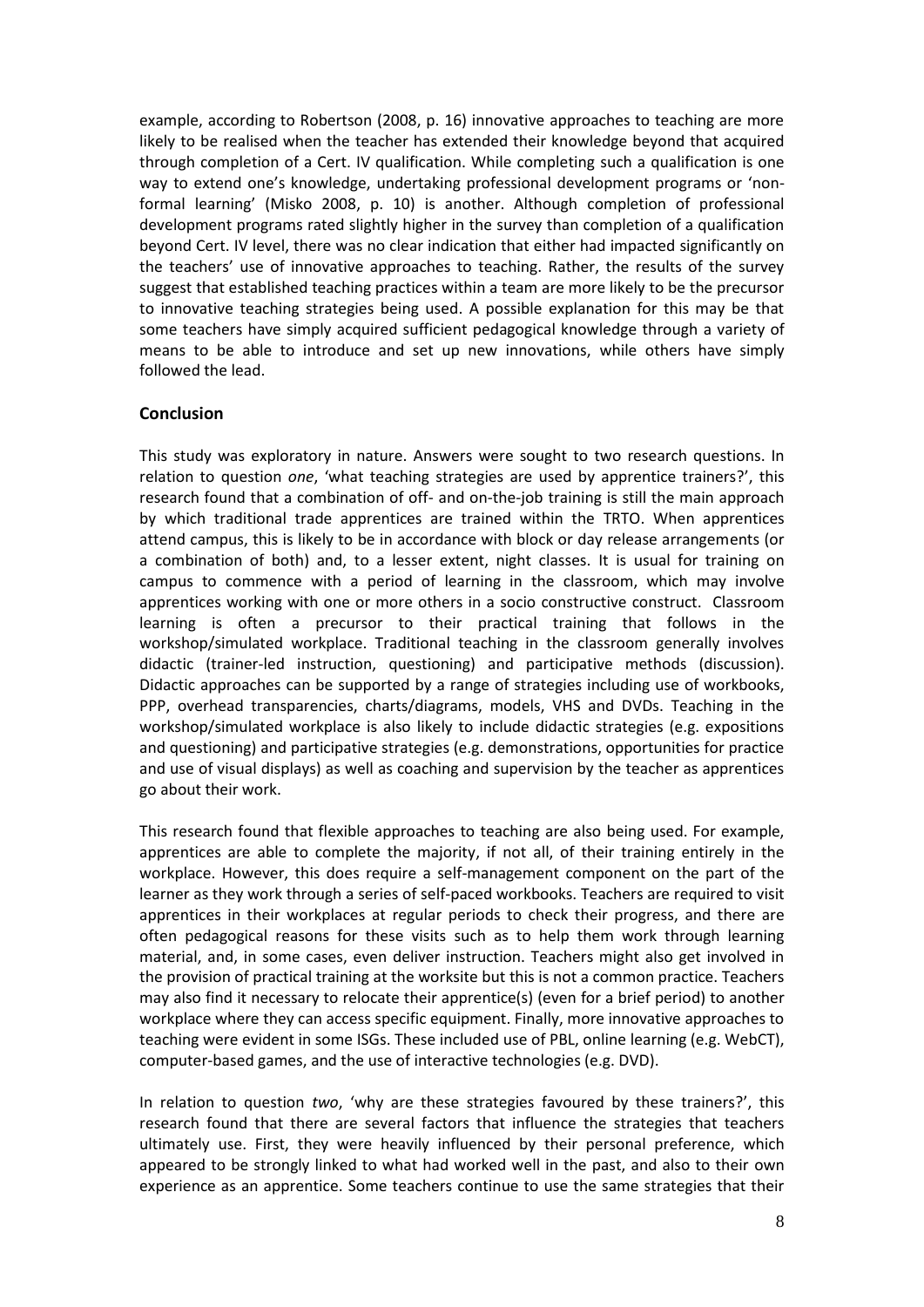own teachers used, while other teachers will deliberately avoid strategies or approaches to teaching that they did not find to be effective for them during their own apprentice training. Second, established practices within their teaching teams were a determining factor in choosing teaching strategies. These practices were found to be closely linked with political factors. Indeed, in some cases, teachers had modified their pedagogical practice to accommodate the perceived demands of industry. Third, while there is evidence of innovative approaches to teaching occurring in the TRTO, these may simply be the result of other teachers within the same teaching team having acquired sufficient pedagogical knowledge over time to be able to introduce and set-up new innovations which other teachers have simply followed.

A number of key outcomes emerged from this research. First, one of the striking findings is the extent of variation in teaching strategies being used by teachers within the same teaching team. Some use a range of strategies whereas others limit their strategies to just a few. Second, in nearly all cases, apprentices are required to use some kind of self-paced workbook. The workbooks might be used either in a directed or self-directed way, and it is also not uncommon for a number of apprentices in the same class to be working through different workbooks. Although not widespread, learning resources can be distributed in a variety of other forms including CD-ROM and on-line. Third, where apprentices are trained entirely on-the-job, teachers struggle to get them to complete their self-paced workbooks. Fourth, there was some evidence that 'lock-step' approaches to teaching are occurring. While this is more likely to be observed in classrooms, it may also occur in the workshop/simulated workplace. One teacher mentioned that his ISG had deliberately moved away from 'lock-step' teaching, but has subsequently returned to this practice in the classroom because it was found to be effective and it is well supported by apprentices and their employers. Fifth, although personal preference and established teaching practices were the main reasons given as to why teachers favour certain strategies, the latter was found to be closely linked with political factors. In some cases, teachers have modified their pedagogical practice to accommodate the demands of industry. Finally, while completion of a Cert. IV qualification was shown to have minimal effect on teaching practice, it did in some cases provide teachers who attended a learning program with their first insight into teaching, or reinforce that what they were doing was right. The research found that more than half of the interview participants achieved their Cert. IV qualification through RPL and, the majority indicated they learnt very little through undertaking it.

The research data could be viewed as 'illuminating two blind spots' (Wagner 1993, p. 16) as it has provoked new questions to be asked about 'lock-step' approaches to teaching in the classroom, and about the use of 'self-paced workbooks' where training is conducted entirely on-the-job. Of particular interest is the deliberate move back to lock-step teaching in the construction ISG. It would be interesting to understand this better and see if this return to traditional teaching methods is not more widespread across other ISGs. Of similar interest is the continued use of self-paced workbooks when training is conducted entirely on-the-job even though apprentices in many instances struggle to complete them. In conclusion, it is hoped that the research reported here will provide a basis for further studies that will lead to the development of new pedagogies to enhance traditional trade apprentice training in the TRTO and other providers of apprenticeship training.

#### **References**

Becker, K. L 2005, 'Changing culture to facilitate organisational change: A case study', retrieved 7 May 2009, [<http://eprints.qut.edu.au/12179/1/12179.pdf>](http://eprints.qut.edu.au/12179/1/12179.pdf).

Billett, S 2001, 'Learning in the workplace: Strategies for effective practice', Allen & Unwin, Crows Nest, NSW.